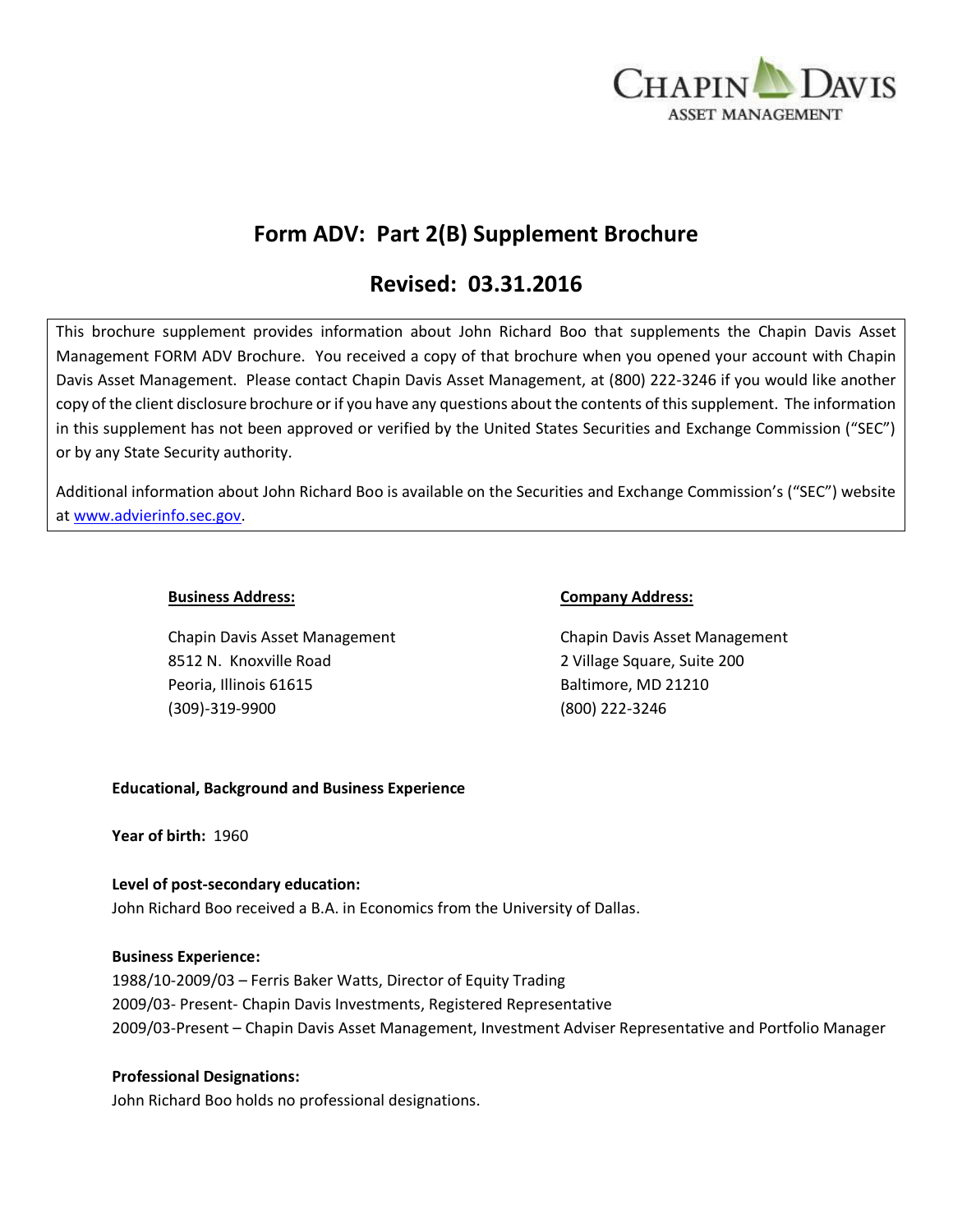#### **Disciplinary Action**

Chapin Davis Asset Management discloses facts regarding any legal or disciplinary events that it deems to be material to a client considering John Richard Boo to act as their Investment Advisor Representative. Chapin Davis Asset Management is not aware of any events applicable to this item. FINRA's Brokercheck® [http://www.brokercheck.finra.org](http://www.brokercheck.finra.org/) may have additional information regarding the disciplinary history of John Richard Boo that is not included in this brochure supplement.

#### **Other Business Activities**

In addition to being an Investment Advisor Representative with Chapin Davis Asset Management, John Richard Boo is also a Registered Representative at Chapin Davis Investments, a Broker/Dealer. John Richard Boo spends more than 10% of his time acting in both capacity. As an Investment Advisor Representative and Registered Representative, John Richard Boo can offer clients both advisory programs and services and non-advisory programs. This may present a conflict of interest. However, as an Investment Advisor Representative of Chapin Davis Asset Management, John Richard Boo has a responsibility to make recommendations that are in the best interest of each customer.

John Richard Boo is a Partner with GW Site Services, a Baltimore based home builder. John Richard Boo is a Partner with Circuit Global Sports Management.

#### **Additional Compensation**

Product companies (including our affiliates) with which we have agreements work with Chapin Davis Asset Management and our financial advisors to provide education and other support to help distribute their products. These companies may pay for training and education events, seminars or other similar events for employees, financial advisors, clients and prospective clients. They may also reimburse entertainment. A financial advisor may also receive a service fee, expense reimbursement, or other payments from other companies. These service fees, as well as incentive programs and cash and/or noncash compensation, all are strictly regulated by the SEC and Financial Industry Regulatory Authority, as well as Chapin Davis Asset Management internal compliance policies.

Your Financial Advisor may also engage in the sale of insurance products as a licensed agent or broker of Chapin Davis Insurance. In your Financial Advisors' capacity as a registered representative of a broker dealer, or as a licensed insurance agent or broker, your financial advisor will receive brokerage and insurance commissions for these services.

#### **Supervision**

Investment Advisor Representatives' activities are supervised by registered principals in their office of supervisory jurisdiction and individuals therein, including any or all of the following Investment Advisor Representatives' direct registered principals, central supervision personnel who report to the Chief Compliance Officer of Chapin Davis Asset Management.